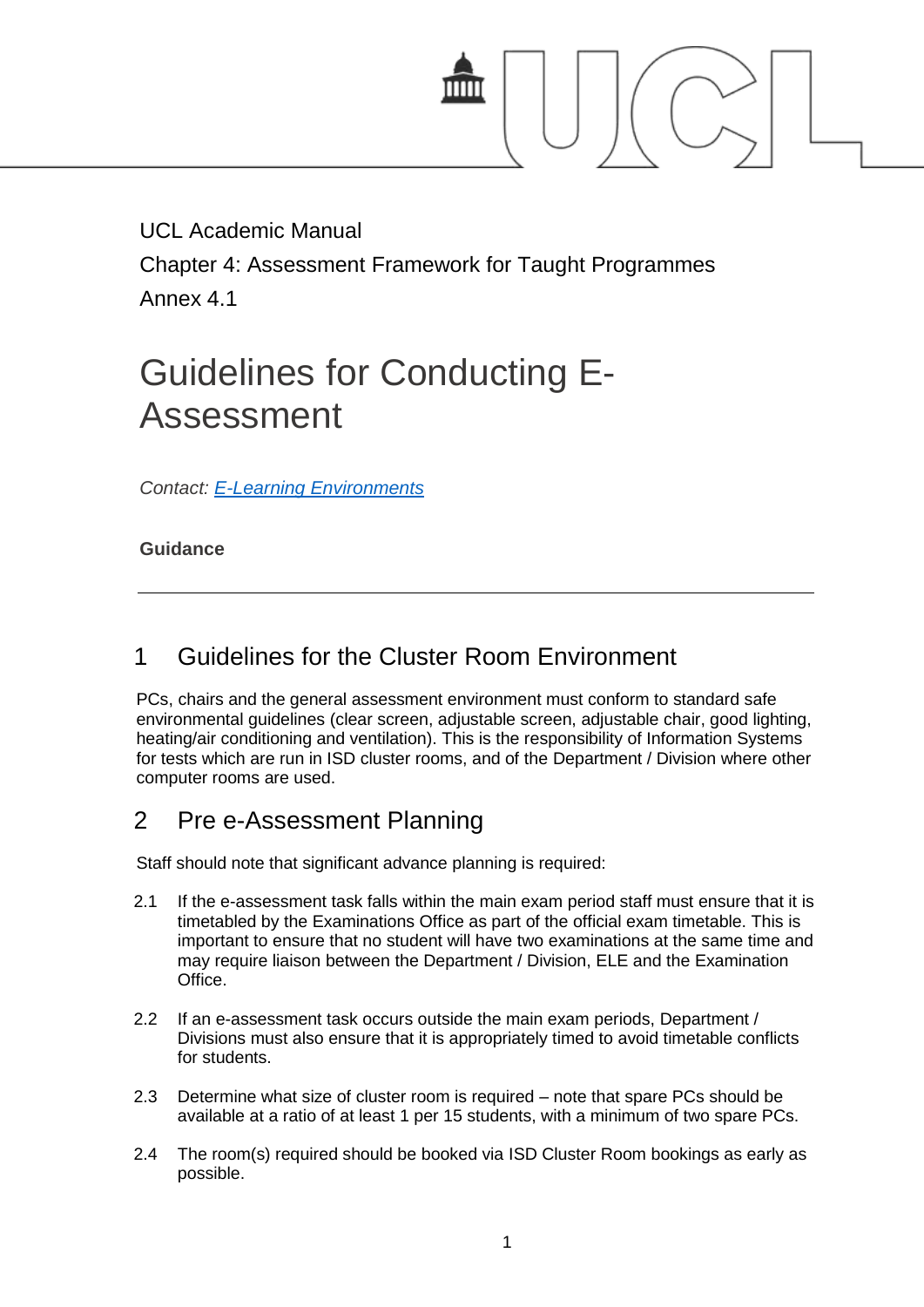Cluster rooms should be booked for 30 minutes before an e-assessment task is scheduled to being and at least 30 minutes after it is scheduled to be finished. Note that bookings of ISD Cluster Rooms normally have to be made in June for the following academic year and if this is done priority will be given to bookings for e-exams. ISD Room Bookings will also accept bookings during the year but may not be able to prioritise exams at this stage.

- 2.5 An 'e-assessment notification form' should be completed at least four weeks before the assessment. This is an essential requirement so that the ELE can ensure:
	- The network and server systems in use have been load tested at levels equal to or greater than those expected during the exam
	- That no system outages or updates are planned for the time of the exam
	- That the relevant teams have been notified, so they can check that sufficient PCs in the cluster room are in working order
	- ELE are able to be present throughout the exam if requested for special circumstances.
- 2.6 Academic staff should ensure that a practice quiz has been run for the same student group, with the same quiz settings. The quiz need not cover the same academic content. A sample quiz is available, please ask ELE.
- 2.7 Complete checks, peer review and External Examiner review, a minimum of three weeks before the assessment date.
- 2.8 Provide the entire e-assessment (course name, quiz location) to ELE at least two weeks before the assessment date.
- 2.9 Ensure that ELE are notified of any changes to rooms or timings.

### 3 Invigilation

Invigilators must be familiar with UCL's invigilation procedures.

Guidelines are available from examinations@ucl.ac.uk. In accordance with those procedures an academic should be present at the start. Additionally, e-assessments require the following special invigilation procedures.

- 3.1 Invigilators must be familiar with the online testing software and should know what the candidates are expected to do during the test, so that they can spot any attempts to cheat.
- 3.2 Active invigilation is required to prevent students accessing anything other than the test. Invigilators should make unannounced movements throughout the cluster room to check screens and general candidate behaviour, being aware of possible paper material, mobile phones, etc., (as is the case in any exam).
- 3.3 A member of the ELE must be available to be contacted during the examination or will be present if requested.
- 3.4 If using Moodle quizzes it is essential to ensure that all students have submitted their responses before they leave the room - otherwise (a) they may be able to re-open and complete the exam from another location, and (b) they will not receive a mark for the test. The Moodle Grader Report (from Settings>Grades) should be used to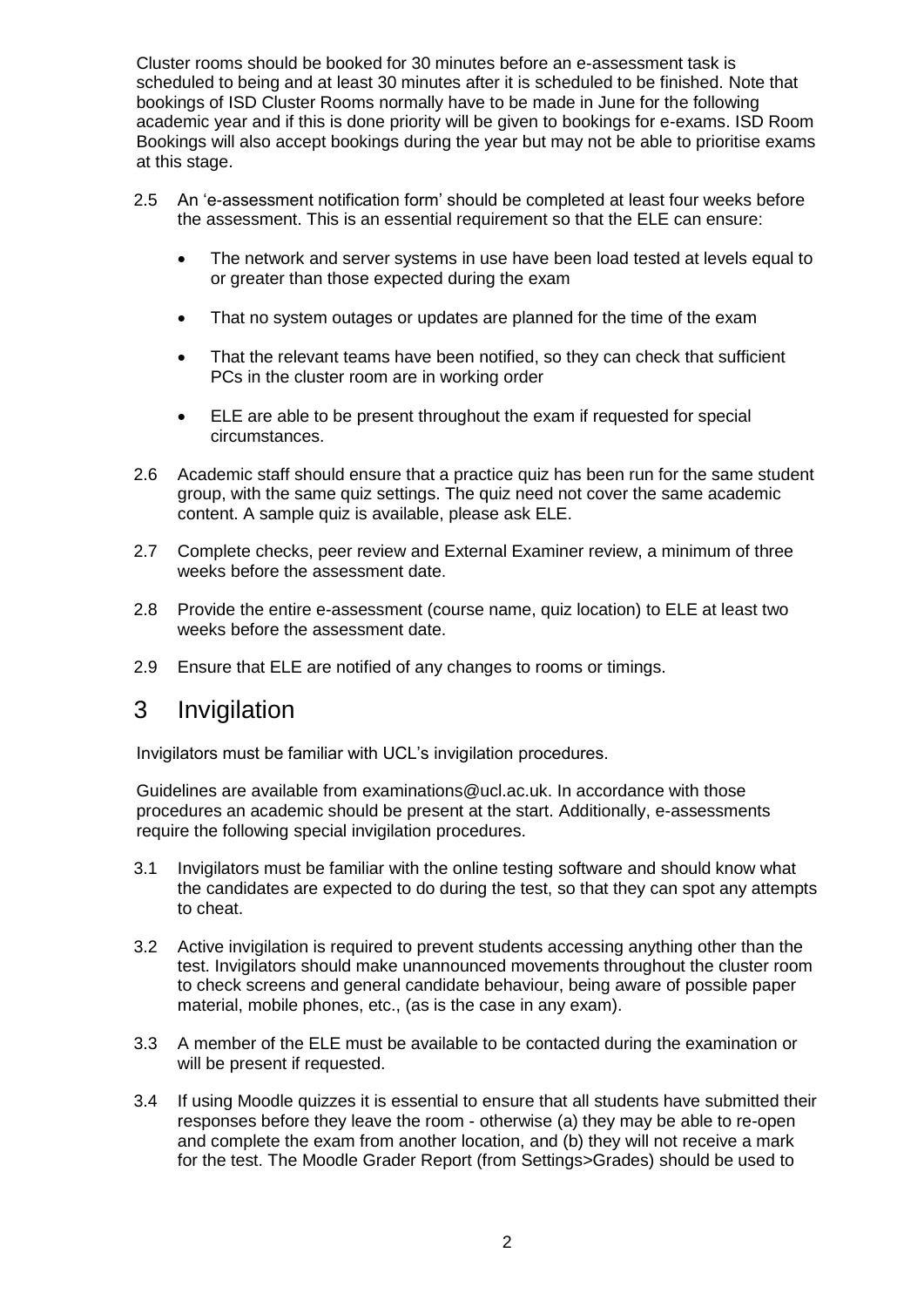see who has not yet submitted their responses - those who have not submitted will have a '-' for the quiz instead of a mark.

- If the entire group remain in the room until the end of the exam then it will be easy to spot any 'open' tests from the grader report as they will be the ones without a score.
- Students who ask to leave early should have their individual record checked in the Grader Report.
- 3.5 If it is discovered that a student has left without submitting their answers ELE should be contacted immediately for advice 020 3549 5678 (x65678)
- 3.6 Late arrivals should be dealt with according to standard examination procedures and will have to go to the Department/Division to sit the test; therefore a computer must be available in the Department/Division for the candidate to use and someone must be available to invigilate.

## 4 Provision for Students with Special Needs

Special assessment arrangements may be possible for students with dyslexia or other disabilities. This must be arranged in advance of the assessment in consultation with Student Disability Services.

### 5 Arrangements for Multiple Sittings

Identical e-assessment may be run in sequence to make best use of facilities and staff availability. However, the following steps must be undertaken:

- 5.1 Candidates in the first session must not be permitted to leave the examination room until everyone has finished.
- 5.2 The next group must be moved into the room while the initial group(s) leave(s). Ideally this should be achieved through different entrances.
- 5.3 In the event of illness which means that a candidate has to leave the room, someone must stay with that candidate until the second group of students has been moved into the room.

# 6 Immediately Before the Exam

- 6.1 Department / Divisions should take a backup copy of the exam the day before the assessment which may be restored in the event of any problems. ELE can advise on this if required.
- 6.2 A single paper copy of the entire test should be printed out in case a paper version is required in the event of a major network failure during the test. Answer books or MCQ cards are available through the Examinations Office on request.
- 6.3 Staff may also decide to take multiple copies of the printout to the exam, or may decide only to make copies on the day of the test in the event of network problems. If the test is very high stakes, or if it would be very difficult to re-schedule the test in the event of network problems, pre-copying of printouts is advisable.
- 6.4 Staff should have a complete printed list of expected participants and their user IDs.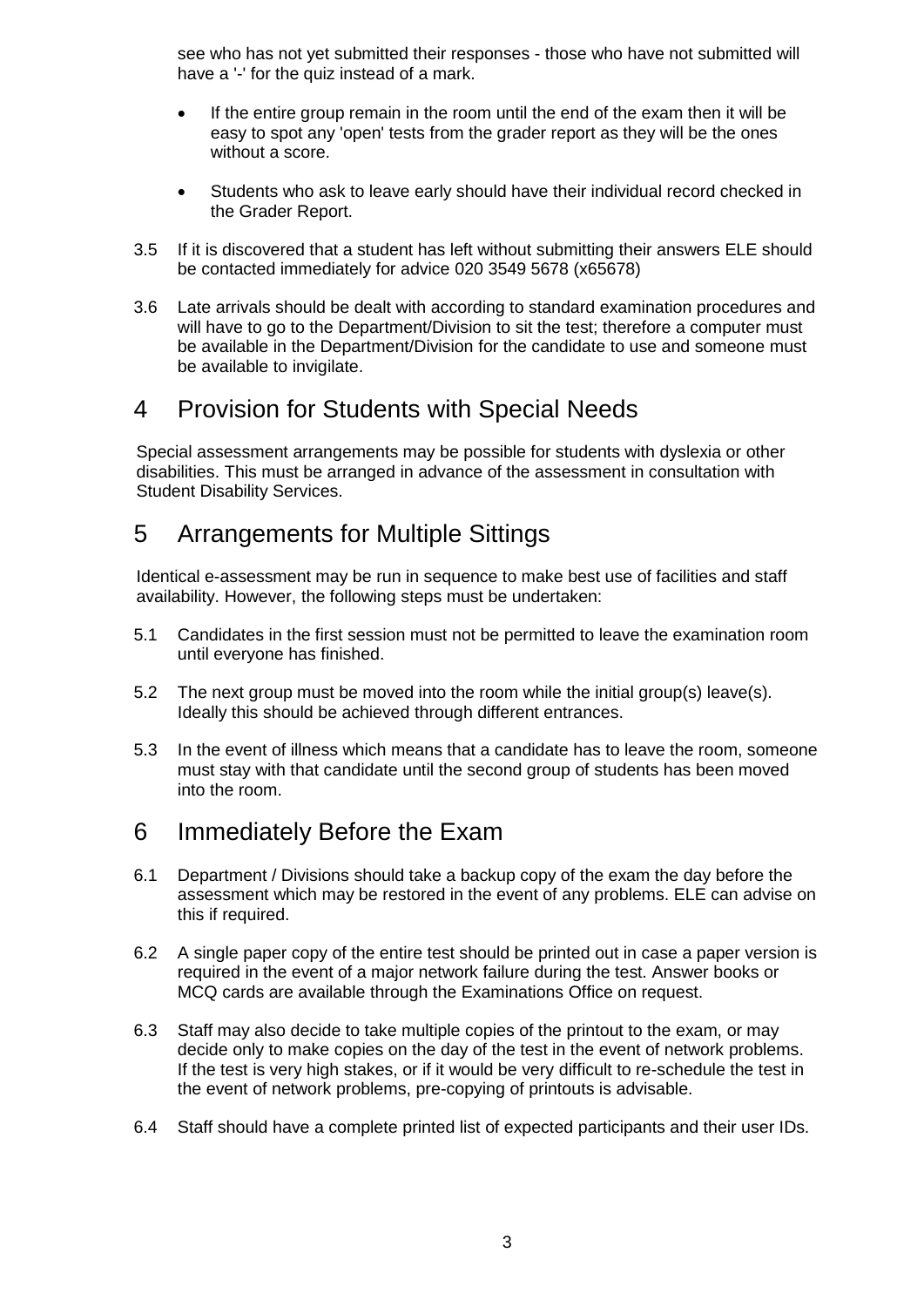6.5 Staff should have the ELE (x 65678) and Helpdesk (x 25000) phone numbers printed and a mobile phone if there is no phone in the cluster room.

# 7 At the Start of the e-Assessment Task

- 7.1 It is advisable to be methodical in starting the e-assessment task, firstly asking all candidates to sit and log in to Moodle. (Noting item 7.6 below) When this is complete asking them to access the exam, and finally releasing the exam password. If any individuals have problems these can be addressed before moving on to the next step.
- 7.2 Technical assistance should be available to candidates to ensure they can login and use any of the equipment correctly. This will normally be provided by the invigilators, but ELE staff are available via the phone or can be present by prior arrangement.
- 7.3 ELE will provide temporary passwords in the event of students having forgotten their passwords.
- 7.4 The 'E-assessment attendance form' listing the examination completed, PC used (from sticker on PC), student name and user ID must be completed and signed by the student. This form may be downloaded from the ELE website and printed by the Department/Division before the exam, and should be stored subsequently by the Department/Division.
- 7.5 Students must display their UCL ID photo cards throughout the exam, and invigilators should check these against the details the student has entered into the attendance form.
- 7.6 Students should be instructed to login as soon as they enter the room, as large numbers of simultaneous logins can place a high load on the server.
- 7.7 Students should be reminded to submit their work before logging out or otherwise closing their browser window.

### 8 During the e-Assessment Task

In common with standard assessment regulations:

- 8.1 If a student finishes more than 15 minutes before the end of the exam they may leave the room, as long as a repeat of the same exam with an additional group of students is not scheduled
- 8.2 Students who finish within the last 15 minutes may not leave the room.
- 8.3 As with any examination candidates in an e-assessment should receive clear guidance as to when they are required to submit their final answers.
- 8.4 Additionally advice to candidates on how to navigate within the assessment will normally be provided by the invigilators.
- 8.5 In the event of a technical issue, invigilators should be notified immediately and a note should be made. Once the issue is resolved the student should then receive additional time to complete the exam so they are not disadvantaged.
- 9 After the e-Assessment Task has Ended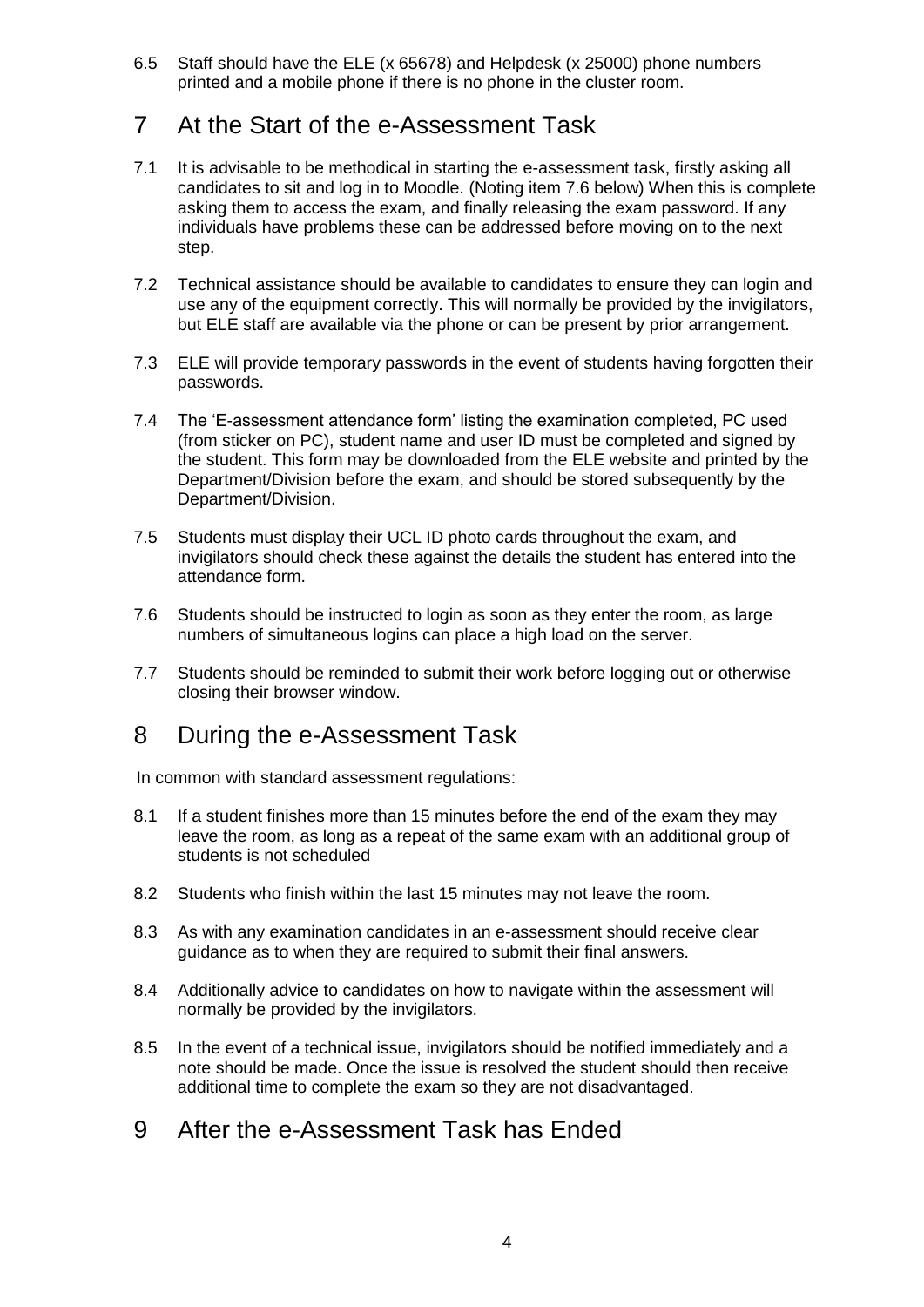- 9.1 Immediately after the e-assessment a backup of the assessment should be made by the Department / Division and transferred to a second system (e.g. a secured shared drive). ELE can assist with this if necessary.
- 9.2 The Department / Division should store the completed attendance forms.
- 9.3 E-assessment systems such as Moodle provide tools for analysing the quality of the questions. This can be run after the assessment has been completed by students. These include measures of how easy or difficult a question was for candidates, as well as an indication of how well each question discriminates more able from less able candidates. Staff may make use of these tools after each e-assessment and may wish to adjust marking schemes and even to discount problematic questions from the final mark. Question responses can be analysed for question quality with the help of the question analysis tool to check:
	- How did people who did well in the assessment as a whole do within a particular question?
	- Were the distractors appropriate?
	- Were any correct answers marked incorrect, or vice versa?
	- Was the question overly easy or difficult, beyond that expected?
- 9.4 If it is judged that a question was too easy, too difficult, or problematic in some other way, then there are mechanisms for re-grading the test; consult ELE for guidance.
- 9.5 Mechanisms of feedback to students should be considered.
	- Will they get access to their results online once the External Examiner has confirmed marks?
	- Will they be able to see how they performed on individual questions?
	- Can students be shown the detailed result of the test if they consult a tutor?

# 10 Release of Marks Prior to Formal Ratification by a Board of Examiners

Departments/Divisions may provide students with information about their results before confirmation by a Board of Examiners. However, it should be made clear that the information is provisional and unconfirmed. Students and Staff should note that any marks release before confirmation by the relevant Board of Examiners is provisional and that the confirmed mark will prevail.

### 11 Disaster Avoidance and Management

- 11.1 ELE should be contacted immediately if there are any technical problems with either the operating system or the test software. Contact (x65678 or x25000) and be ready to provide as much detail as possible.
- 11.2 Students are not permitted to trouble-shoot themselves and invigilators should ask them to cease all data entry.
- 11.3 If the testing session has to be abandoned for any reason (fire, other emergency), ELE should be consulted for advice on re-arranging the session.